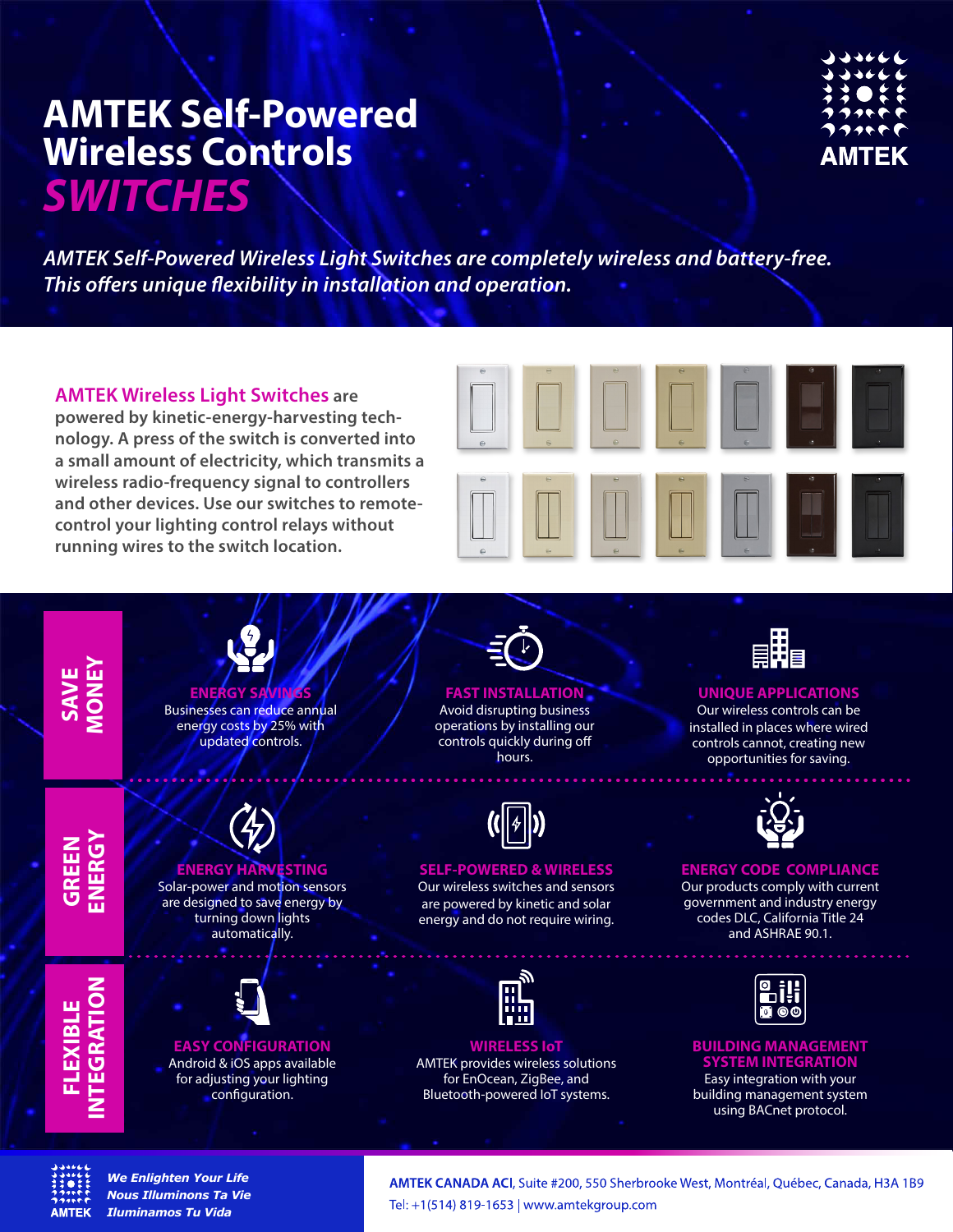# AMTEK

*Control a single fixture or a group of lights with the AMTEK Single and Dual-Rocker Switches.* 

*The switches communicate with 902 MHz EnOcean, ZigBee and Bluetooth protocols.*

EnOcean switches use their 902 MHz protocol to send a wireless RF signal to controllers and gateways

**902 MHZ**

**902 MHZ** *<u>I-WES2-</u>* 

ZigBee switches communicate wirelessly with a wide variety of ZigBee-compatible systems

**ZigBee**

**ZigBee AMI-WZS2-WH**

#### communicate wirelessly with a wide variety of Bluetooth-compatible systems

Bluetooth switches

 $\frac{1}{2}$ 

**Bluetooth**

**Bluetooth AMI-WBS2-WH**

#### **SINGLE-ROCKER SELF-POWERED WIRELESS LIGHT SWITCH**

| <b>IRELESS LIGHT SWITCH</b> |                                       | AMI-WES1-**                                                                                                            | <b>AMI-WZS1-WH</b>                                                   | AMI-WBS1-WH                                                          |
|-----------------------------|---------------------------------------|------------------------------------------------------------------------------------------------------------------------|----------------------------------------------------------------------|----------------------------------------------------------------------|
|                             | <b>RANGE</b>                          | 50-150 ft.                                                                                                             | 30-100 ft. (typical)                                                 | 30-100 ft. (typical)                                                 |
|                             | <b>FREQUENCY</b>                      | 902 MHz                                                                                                                | 2.4 GHz (ZigBee channels 11-26)                                      | Bluetooth 2.4 GHz                                                    |
|                             | <b>POWER SUPPLY</b>                   | Self-generated when<br>switch is pressed                                                                               | Self-generated when<br>switch is pressed                             | Self-generated when<br>switch is pressed                             |
|                             | <b>BUTTONS</b>                        | 2 buttons (1 rocker)                                                                                                   | 2 buttons (1 rocker)                                                 | 2 buttons (1 rocker)                                                 |
|                             | <b>OUTPUT</b><br><b>CHANNELS</b>      | Only limited by number<br>of receivers in range                                                                        |                                                                      |                                                                      |
|                             | <b>DIMENSIONS</b>                     | $2.75''(W) \times 4.5''(H) \times 0.62''(D)$                                                                           | $2.75''(W) \times 4.5''(H) \times 0.62''(D)$                         | $2.75''(W) \times 4.5''(H) \times 0.62''(D)$                         |
|                             | <b>OPERATING TEMP.</b>                | $-13^{\circ}$ to $+149^{\circ}$ F (-25 $^{\circ}$ to $+65^{\circ}$ C)                                                  | $-13^{\circ}$ to $+149^{\circ}F$ (-25 $^{\circ}$ to $+65^{\circ}C$ ) | $-13^{\circ}$ to $+149^{\circ}F$ ( $-25^{\circ}$ to $+65^{\circ}C$ ) |
|                             | <b>RADIO</b><br><b>CERTIFICATIONS</b> | FCC (United States):<br>SZV-PTM200C 210C or 210U I.C.<br>(Canada): 5713A-PTM200C 210 C<br>or 210U *868 Not FCC Apprvd. | Certified according to FCC and<br>IC and CE regulations              | Certified according to FCC and<br>IC and CE regulations              |
|                             | <b>ADDRESSING</b>                     | Factory-set unique ID<br>(1 of 4 billion)                                                                              | Factory-set unique ID                                                | Factory-set unique ID                                                |

### **DUAL-ROCKER SELF-POWERED WIRELESS LIGHT**

|                              | <b>RANGE</b>                          | 50-150 ft.                                                                                                            | 30-100 ft. (typical)                                                  | 30-100 ft. (typical)                                    |
|------------------------------|---------------------------------------|-----------------------------------------------------------------------------------------------------------------------|-----------------------------------------------------------------------|---------------------------------------------------------|
|                              | <b>FREQUENCY</b>                      | 902 MHz                                                                                                               | 2.4 GHz (ZigBee channels 11-26)                                       | Bluetooth 2.4 GHz                                       |
|                              | <b>POWER SUPPLY</b>                   | Self-generated when<br>switch is pressed                                                                              | Self-generated when<br>switch is pressed                              | Self-generated when<br>switch is pressed                |
|                              | <b>BUTTONS</b>                        | 4 buttons (2 rockers)                                                                                                 | 4 buttons (2 rockers)                                                 | 4 buttons (2 rockers)                                   |
|                              | <b>OUTPUT</b><br><b>CHANNELS</b>      | Only limited by number<br>of receivers in range                                                                       |                                                                       |                                                         |
|                              | <b>DIMENSIONS</b>                     | $2.75''(W) \times 4.5''(H) \times 0.62''(D)$                                                                          | $2.75''(W) \times 4.5''(H) \times 0.62''(D)$                          | $2.75''(W) \times 4.5''(H) \times 0.62''(D)$            |
|                              | <b>OPERATING TEMP.</b>                | $-13^{\circ}$ to $+149^{\circ}F$ ( $-25^{\circ}$ to $+65^{\circ}C$ )                                                  | $-13^{\circ}$ to $+149^{\circ}$ F ( $-25^{\circ}$ to $+65^{\circ}$ C) | -13° to +149°F (-25° to +65°C)                          |
|                              | <b>RADIO</b><br><b>CERTIFICATIONS</b> | FCC (United States):<br>SZV-PTM200C 210C or 210U I.C.<br>(Canada): 5713A-PTM200C 210 C<br>or 210U *868 Not FCC Apprvd | Certified according to FCC and<br>IC and CE regulations               | Certified according to FCC and<br>IC and CE regulations |
|                              | <b>ADDRESSING</b>                     | Factory-set unique ID<br>(1 of 4 billion)                                                                             | Factory-set unique ID                                                 | Factory-set unique ID                                   |
| <b>** COLOR</b><br><b>WH</b> | <b>BK</b><br><b>AL</b>                | <b>BR</b><br><b>IV</b><br>GY                                                                                          |                                                                       |                                                         |



 **CODE** 

*We Enlighten Your Life Nous Illuminons Ta Vie Iluminamos Tu Vida*

white Black Almond Ivory Grey Brown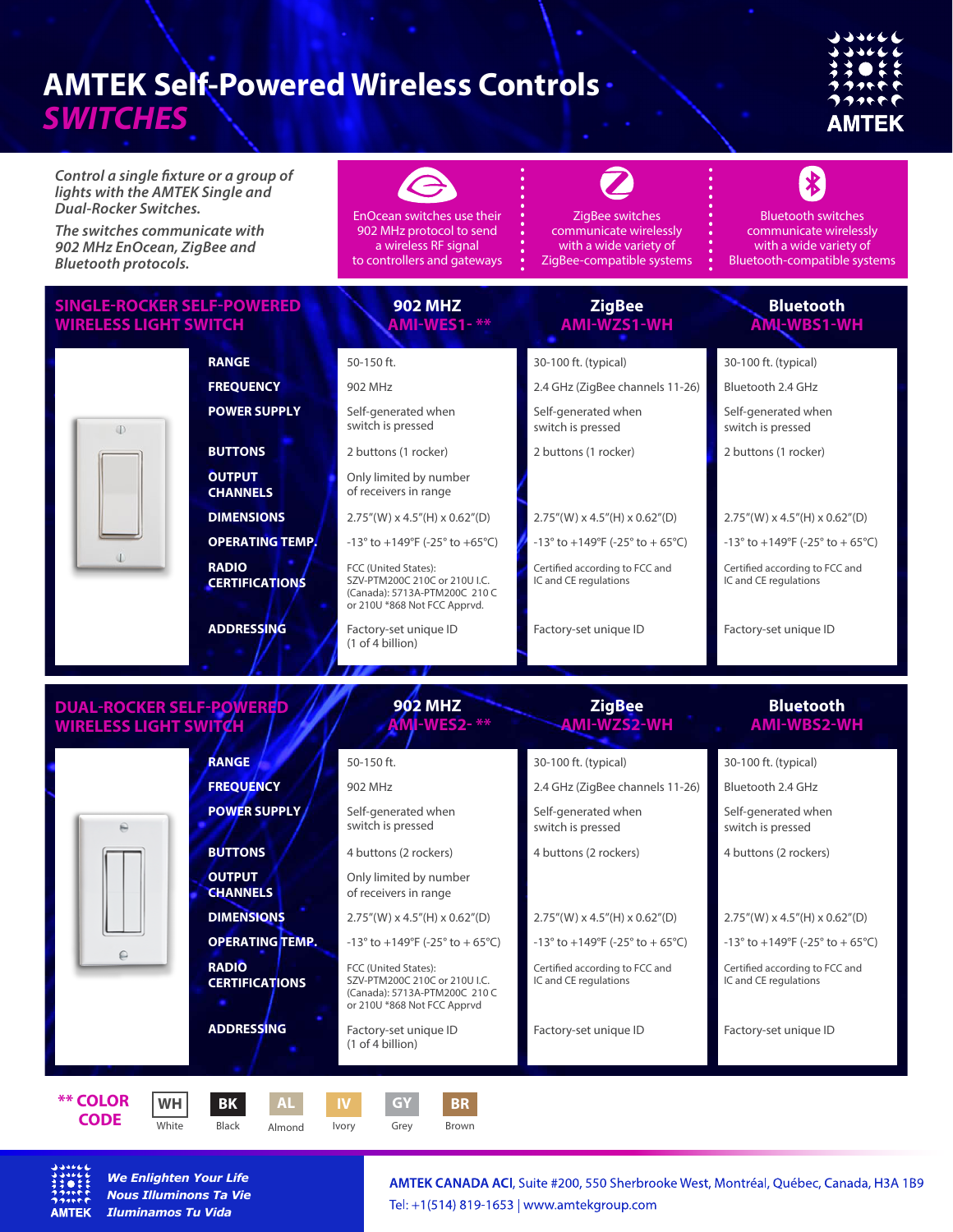Control multiple individual light fixtures or groups of lights with the *AMTEK Hand-held Dual-Rocker Self-Powered Wireless Light Switch. Each rocker can separately control an unlimited number of AMTEK controllers that are within range.*

EnOcean Switches use their 902 MHz protocol to send a wireless RF signal to controllers and gateways

#### **HAND-HELD SELF-POWERED WIRELESS LIGHT SWITCH RANGE FREQUENCY POWER SUPPLY BUTTONS OUTPUT CHANNELS DIMENSIONS OPERATING TEMP. COLOURS RADIO CERTIFICATIONS ADDRESSING** 50-150 ft. 902 MHz Self-generated when switch is pressed 4 buttons Only limited by number of receivers in range 1.85"(W) x 3.15"(H) x 0.70"(D)  $-13^{\circ}$  to  $+149^{\circ}$ F ( $-25^{\circ}$  to  $+65^{\circ}$ C) White, Black FCC (United States): SZV-PTM200C 210C or 210U I.C. (Canada): 5713A-PTM200C Factory-set unique ID (1 of 4 billion) **902 MHZ AMI-WEHS- \*\* \*\* COLOR CODE** White Black **WH BK**

*The AMTEK Self-Powered Wireless Key Card Reader automates hotel room energy conservation by disabling HVAC and overall lighting in unoccupied rooms. The device generates its own power when a key card is inserted or removed, converting the motion into wireless control signals.* 

| <b>SELF-POWERED WIRELESS</b><br><b>KEY CARD READER</b> |                                       | <b>902 MHZ</b><br><b>AMI-WEKS-WH</b>                                          |
|--------------------------------------------------------|---------------------------------------|-------------------------------------------------------------------------------|
|                                                        | <b>RANGE</b>                          | 50-150 ft.                                                                    |
|                                                        | <b>FREQUENCY</b>                      | 902 MHz                                                                       |
| بالمعدى<br><b>Dasses</b><br>Edott<br>.                 | <b>POWER SUPPLY</b>                   | Self-generated when switch is pressed                                         |
| . r r<br><b>AMTEK</b>                                  | <b>BUTTONS</b>                        | 4 buttons (rockers)                                                           |
|                                                        | <b>OUTPUT</b><br><b>CHANNELS</b>      | Only limited by number of receivers in range                                  |
|                                                        | <b>DIMENSIONS</b>                     | $3.16''(W) \times 3.16''(H) \times 0.40''(D)$                                 |
|                                                        | <b>OPERATING TEMP.</b>                | $-13^{\circ}$ to $+149^{\circ}F$ ( $-25^{\circ}$ to $+65^{\circ}C$ )          |
|                                                        | <b>RADIO</b><br><b>CERTIFICATIONS</b> | FCC (United States): SZV-PTM200C 210C or 210U I.C.<br>(Canada): 5713A-PTM200C |
|                                                        | <b>ADDRESSING</b>                     | Factory set unique ID (1 of 4 billion)                                        |



*We Enlighten Your Life Nous Illuminons Ta Vie Iluminamos Tu Vida*